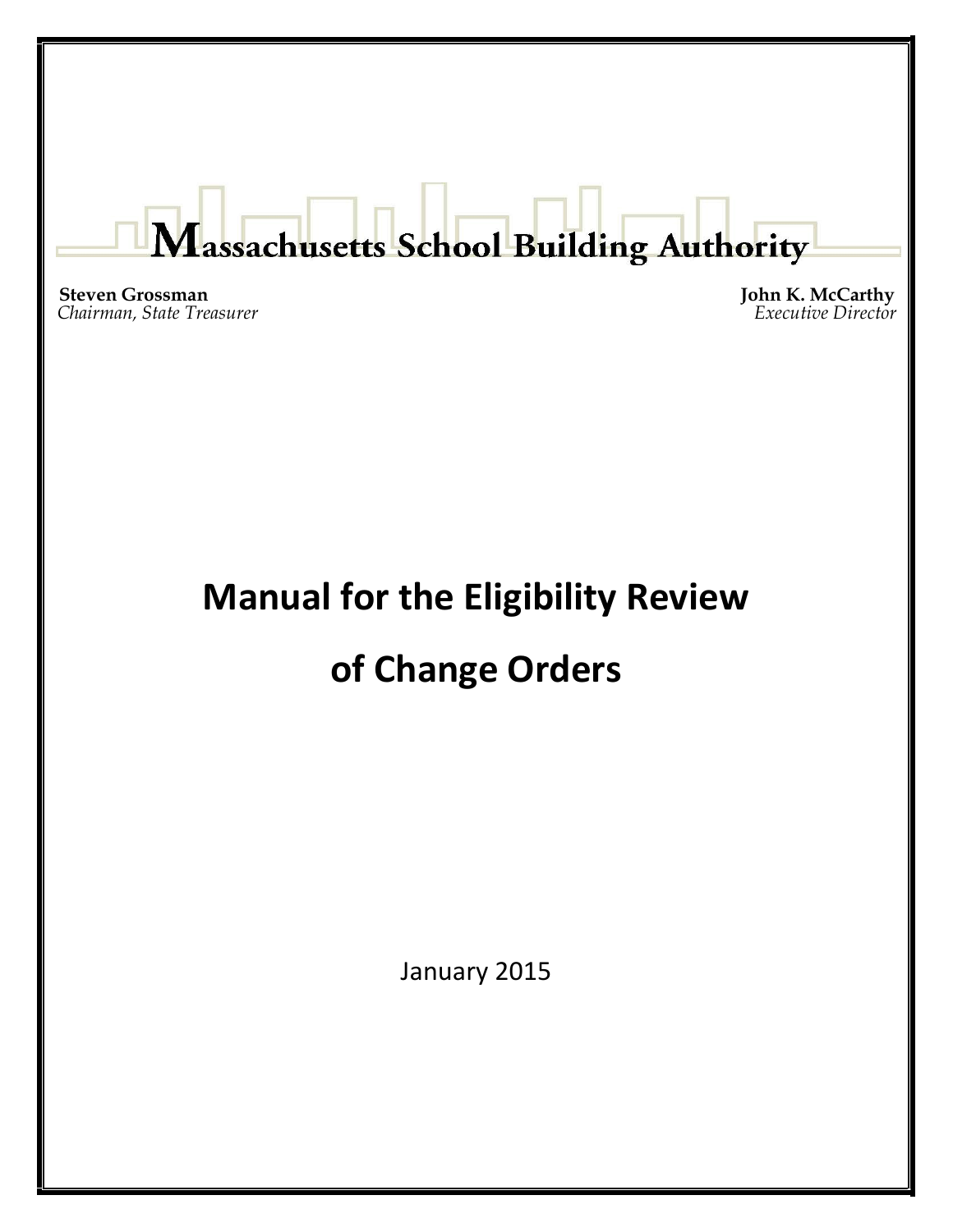### **MSBA Review of Change Order Submittals:**

The PFA establishes that during the course of a project, the District must submit "a list of all proposed changes" to the MSBA in the form of a "Change Order log." PFA 3.21. The MSBA then determines "whether the costs associated with such Change Orders, extra work orders, or modifications are eligible for reimbursement " pursuant to the PFA. Costs which "exceed the provisions of the Project Scope and Budget Agreement" are ineligible for reimbursement, meaning that the District bears the full amount of such costs. 936 CMR 2.15.

The MSBA reviews District-approved Change Orders to determine reimbursement in keeping with its mission and in accordance with the scope, budget and schedule agreed upon in the PFA as amended.

It is important to note that the advisability and/or necessity for entering into a Change Order is entirely within the discretion and responsibility of the District. The MSBA will not make that determination, but instead, based on the District's determination of advisability or necessity, the MSBA will determine whether the Change Order costs are eligible for reimbursement. The following procedures govern the MSBA's review of Change Orders for all projects:

- 1) The MSBA reviews Change Orders for each project four times a year (quarterly).
- 2) For each Change Order submitted, the District must submit a Change Order Log.
- 3) On the Change Order Log the District must complete the following sections for each Potential Change Order ("PCO"):
	- a) Description
	- b) Requested by
	- c) Net Added/Deducted
	- d) Rework (stating yes or no)
	- e) Amount Ineligible/Eligible for Grant Participation
	- f) Approximate Cost by Trade
	- g) Reason for the Change
	- h) Comment (rationale/necessity for the change)
- 4) All District entries on the Change Order Log are subject to MSBA review.
- 5) The Change Order itself, all attachments to the Change Order, and all other documents necessary to establish the basis of the Change Order, must be submitted together with the Change Order Log.
- 6) Upon the receipt of the MSBA's quarterly review determinations, the District has forty-five (45) days to request reconsideration of any MSBA Change Order Determinations it disputes. Reconsideration of MSBA Change Order Determinations is final.
- 7) All Change Orders not submitted to the MSBA within four months after they are executed by the District will be deemed ineligible for reimbursement.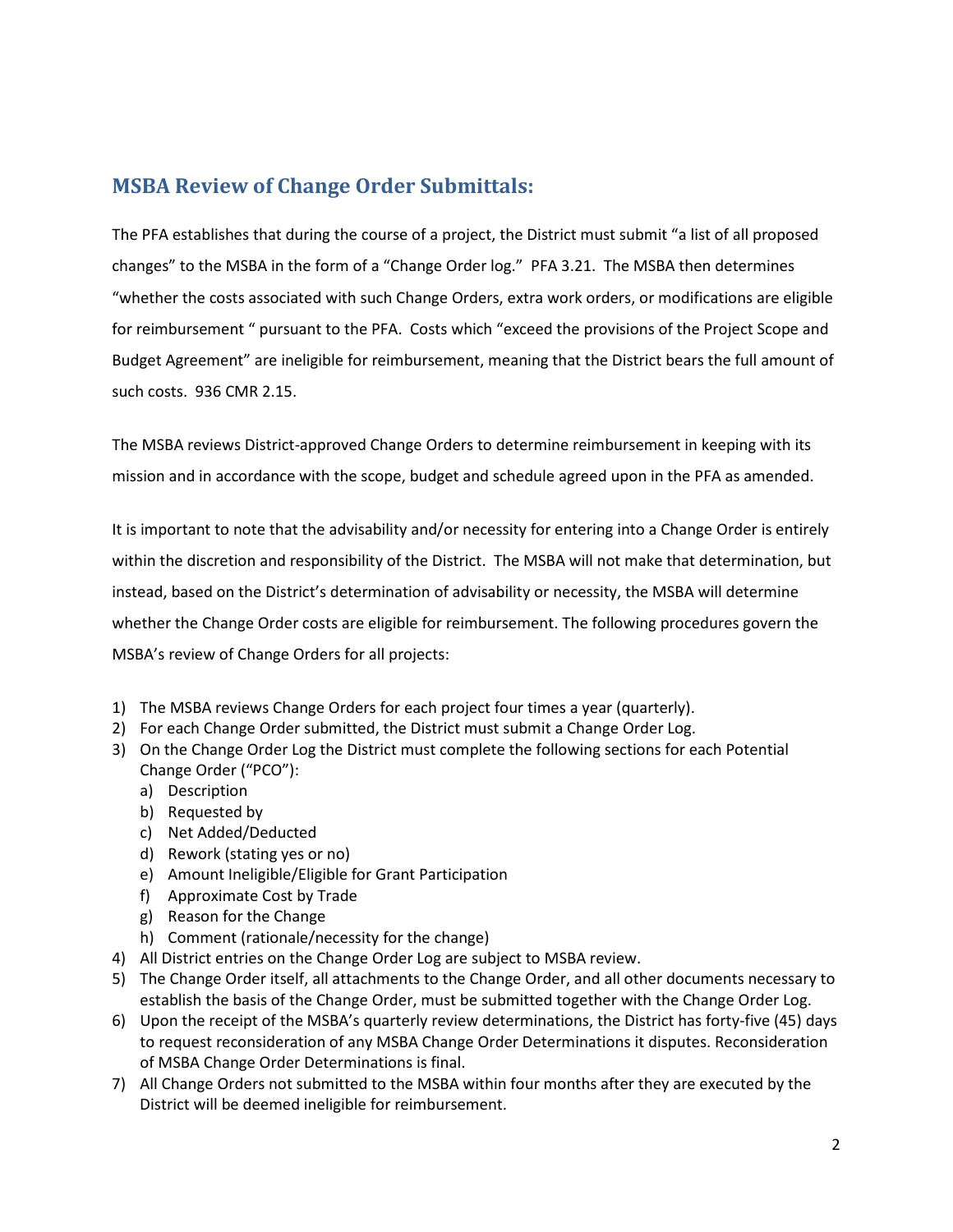- 8) After substantial completion, the District must continue to submit Change Orders to the MSBA as they are executed, but the MSBA will determine the eligibility of all such Change Orders only upon the submission of the final Change Order for the project.
- 9) All Change Orders must be submitted and reviewed by the MSBA before a draft MSBA Final Project Cost Audit report can be generated for a project.

## **Guidelines for Eligibility Determinations**

The District must make a determination on the Change Order Log whether each PCO is eligible for reimbursement by the MSBA. These eligibility determinations will be reviewed by the MSBA. A PCO is ineligible for reimbursement if it is:

(1) not within the scope, budget or schedule of the project (such as owner-directed or third-party directed changes);

(2) for costs that are categorically ineligible for reimbursement; or,

(3) outside the funding limits set for specific categories of cost.

#### *1. The Scope, Schedule and Budget of the Project*

The MSBA will not reimburse costs associated with construction that is not within the scope, budget or schedule of the project. Changes in "scope" as understood by the MSBA mean not only significant, structural additions to or subtractions from the design, but also all additions and enhancements to design such as higher quality, higher cost materials or work that exceeds the agreed design intent of the project. "Scope" means the work as designed and set forth in Exhibit B to the PFA, and changes from scope include all divergence from the PFA in terms of design, construction, schedule, educational plan and cost.<sup>1</sup> Change Order costs that fall outside the scope, budget or schedule of the project will not be eligible for reimbursement. The following guidelines help to determine which costs are ineligible:

- <span id="page-2-1"></span>• Project costs in excess of the Total Facilities Grant will not be reimbursed. [2](#page-2-0).16 (5)(a).<sup>2</sup> The Total Facilities Grant includes a potentially eligible construction contingency cost budget line from which Change Orders that are eligible may be reimbursed.
- Costs that are inadequately supported will not be reimbursed. 2.16(5)(h).
- Duplicate costs or costs unrelated to the project will not be reimbursed. 2.16(5)(j).
- Schedule-related change work for delay, time extension or acceleration, including premium time, will not be reimbursed.

 $1$  Scope changes can include deletions of scope as well as added scope. The MSBA will share in the savings from deleted scope in accordance with the Reimbursement Rate.

<span id="page-2-0"></span><sup>&</sup>lt;sup>2</sup> Generally, expenditures made prior to the execution of the PFA will not be reimbursed. 2.16(5)(f). Limited exceptions exist for prior expenditures approved in writing and related to the Feasibility Study, or expenditures approved by the Board.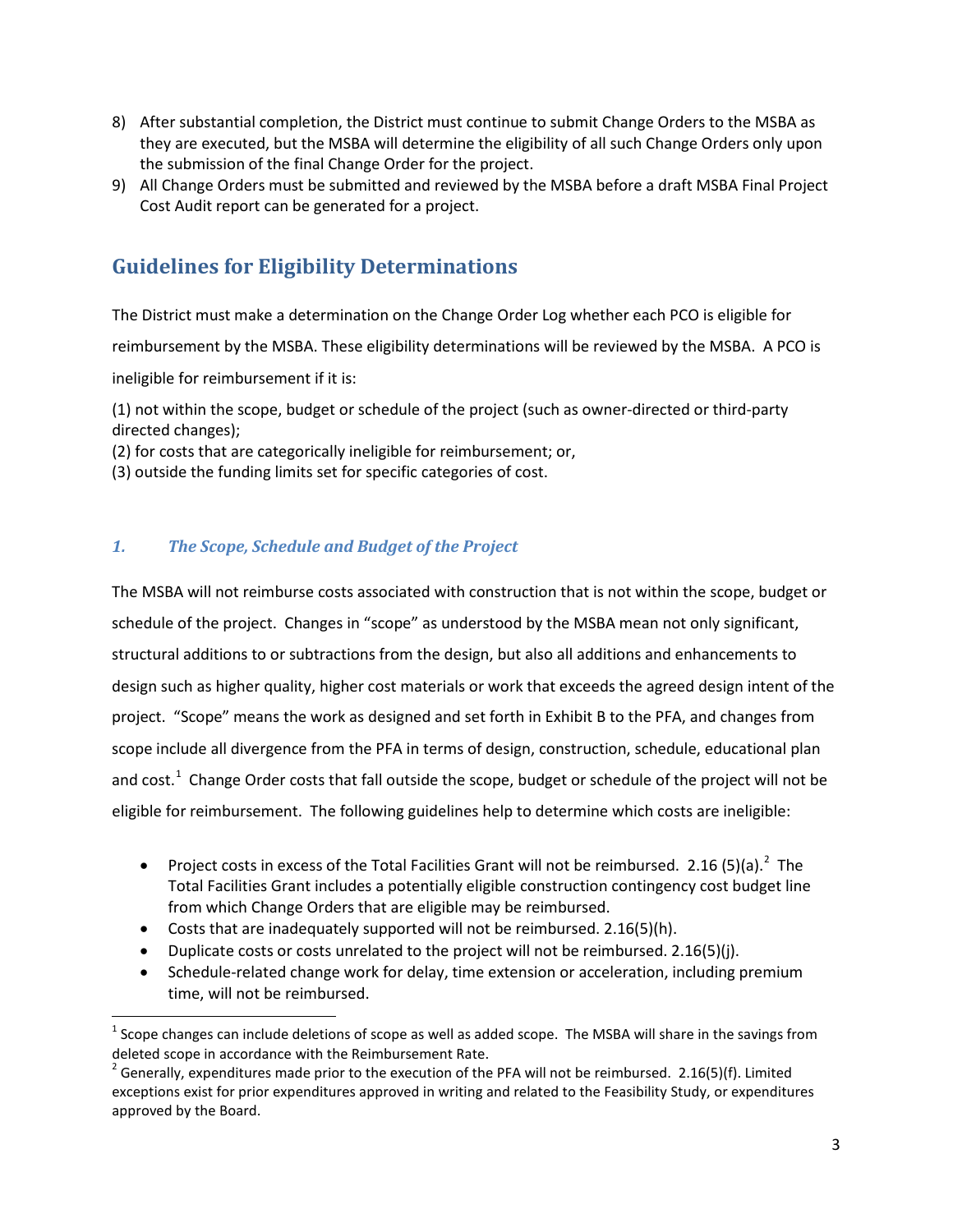In addition, the MSBA will not reimburse costs associated with the following categories of PCOs:

- PCOs that are owner-directed will not be reimbursed as these add scope to the project.
- PCOs that are directed by third-parties [such as utilities or local inspectors] will not be reimbursed as these add scope to the project.
- PCOs that result from faulty workmanship, damage by the contractor or its sub-contractors, or corrective action ("re-work") will not be reimbursed.

By contrast, PCO costs associated with design issues or unforeseen/differing conditions that arise within the project scope generally will be reimbursed up to the applicable funding limits.

#### *2. Categorically Ineligible Costs*

Certain "categorically ineligible" costs will not be reimbursed even though they are within the scope of the project. Although such costs are generally excluded from potential reimbursement during the PFA process, these costs remain ineligible when they arise in conjunction with a Change Order. Please see Append[i](#page-5-0)x A (Categorically Ineligible Costs)<sup>i</sup>.

#### *3. Funding limits*

The MSBA establishes a funding limit for specific categories of work. Funding limits apply in cases where work would otherwise be eligible for reimbursement because it does not exceed scope and is not categorically ineligible. Thus, the funding limit is an additional cap on MSBA reimbursement beyond considerations of scope and categorical ineligibility.<sup>[3](#page-2-1)</sup> The MSBA applies the following funding limits to all costs including Change Orders:

• Site work costs cannot exceed eight percent (8%) of the estimated total building costs.<sup>[4](#page-3-0)</sup>

- OPM costs cannot exceed three and a half percent (3.5%) of the estimated total construction budget. This may vary for Accelerated Repair Projects.
- Designer costs cannot exceed ten percent (10%) of the estimated total construction budget. This may vary for Accelerated Repair Projects.
- Soft costs cannot exceed twenty percent (20%) of the estimated total construction budget. This may vary for Accelerated Repair Projects.
- A furniture, fixtures and equipment (FF&E) funding limit is also set based upon the number of students.

<span id="page-3-0"></span><sup>4</sup> The estimated total building costs and estimated total construction budget are established by the PFA.

 $3$  The following funding limits also apply to MSBA projects but generally do not arise as an issue after the PFA process: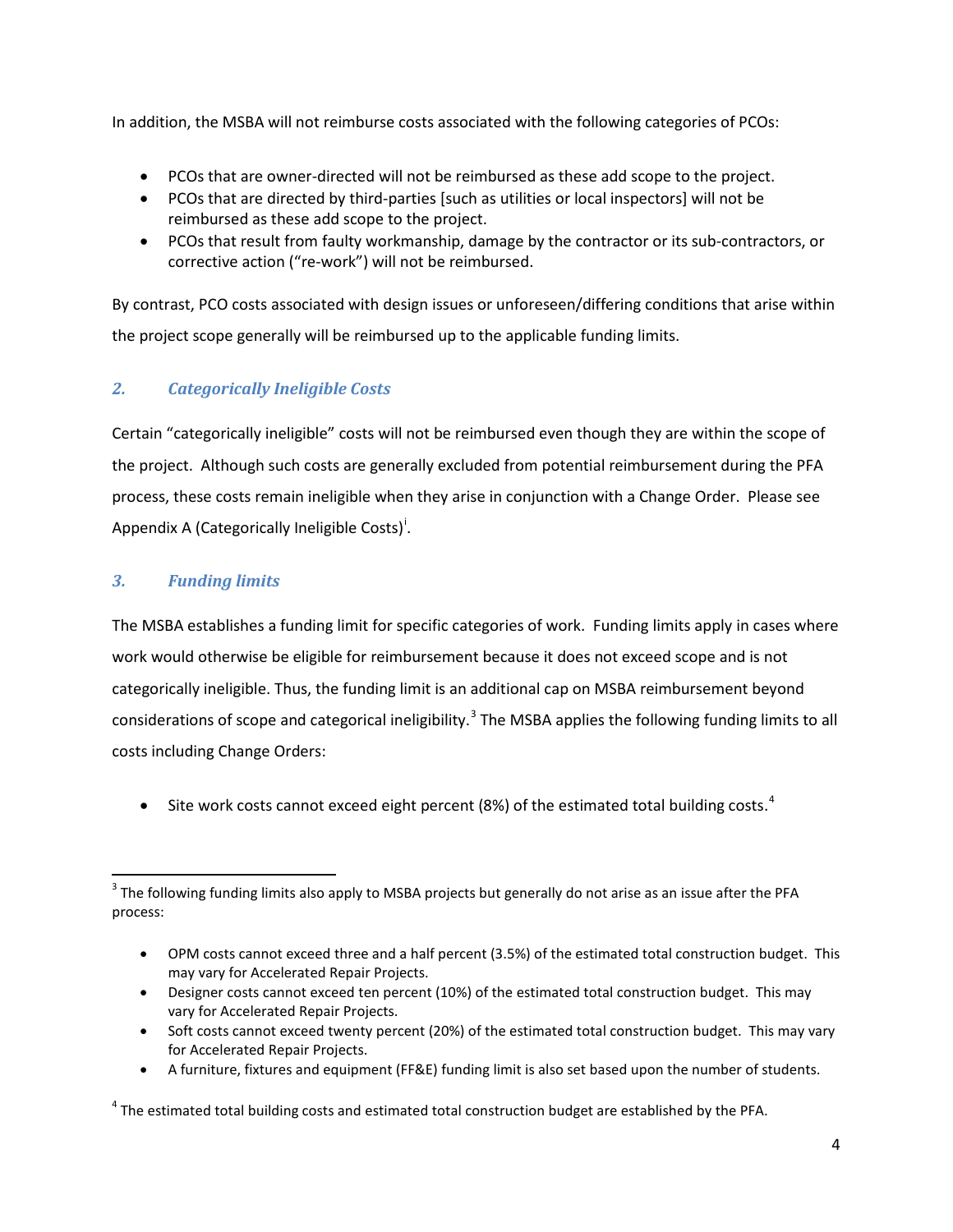- For all projects entering a Project Scope and Budget Agreement during or after January 2014, the eligible construction contingency for new core projects cannot exceed one percent (1%) of the total construction budget. (Additional ineligible construction contingency may be carried.)
- For all projects entering a Project Scope and Budget Agreement during or after January 2014, the eligible construction contingency for addition and/or renovation projects<sup>[5](#page-3-0)</sup> cannot exceed two percent (2%) of the total construction budget. (Additional ineligible construction contingency may be carried.)

The funding limit that the construction budget cannot exceed the applicable MSBA cost per square foot, though applicable to the project budget as determined by the PFA as amended, does not govern Change Orders.

### **Process for Reconsideration of MSBA Eligibility Determinations**

Upon receipt of the MSBA quarterly review, the District will have up to forty-five (45) calendar days to request reconsideration of any MSBA determination with which it disagrees through a written request to the MSBA. The District should make as full and detailed an explanation as necessary to support its request for reconsideration, setting forth all reasons pertinent to that contention and submitting any relevant supporting documentation.

The MSBA will take all relevant materials timely submitted into account during its reconsideration. It is important to note that the MSBA will conduct only one reconsideration review for each Change Order quarterly review, and the outcome of the reconsideration will be final. Any requests for reconsideration of issues relating to the substance of the Change Order Review that are not raised during this 45-day period are waived.

After substantial completion, the District must continue to submit Change Orders to the MSBA as they are executed, but the MSBA will determine the eligibility of all such Change Orders only upon the submission of the final Change Order for the project. All Change Orders must be submitted and reviewed by the MSBA before a draft MSBA Final Project Cost Audit report can be generated for a project. Unreasonably prolonged Change Order finalization that delays the submittal of a final pay requisition will result in the forfeiture of the construction costs associated with such a Change Order.

<sup>&</sup>lt;sup>5</sup> Does not include Accelerated Repair Projects.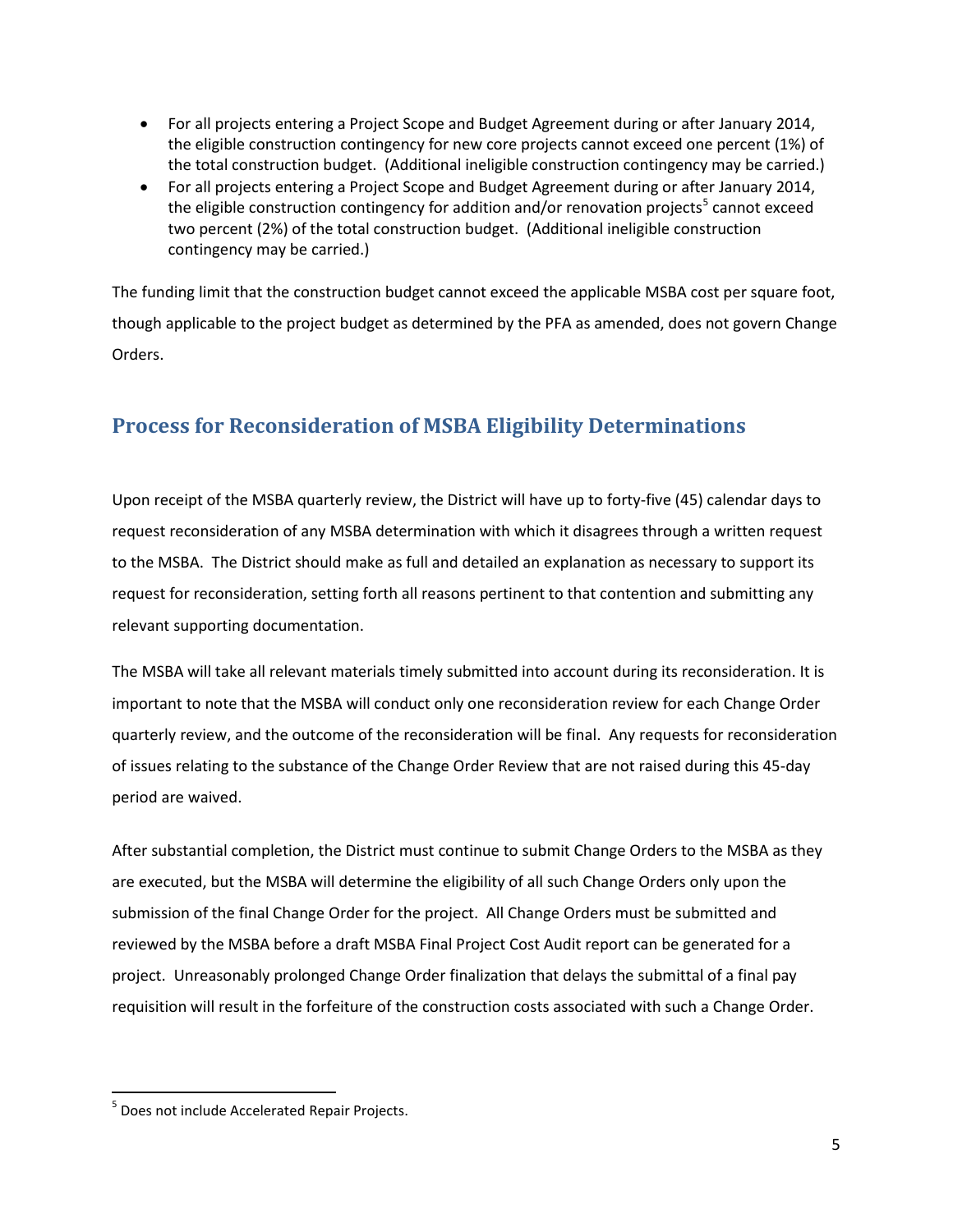#### <span id="page-5-0"></span><u>in de la componenta de la componenta de la componenta de la componenta de la componenta de la componenta de la</u><br>La componenta de la componenta de la componenta de la componenta de la componenta de la componenta de la comp APPENDIX A

#### CATEGORICALLY INELIGIBLE COSTS

Categorically ineligible costs include costs that are not core to the educational program, such as:

- Swimming pools, skating rinks, field houses, district administrative office space, and indoor tennis courts. 2.16(5)(m).
- Synthetic turf. Site Cost Allowance Guidelines ("SCAG").
- Athletic stadiums, or excavation, earthwork, and pedestrian walkways within stadiums. (SCAG).
- Spectator amenities such as concession stands, press boxes, and toilet facilities for outdoor athletic facilities. (SCAG).
- Transportation of students 2.16(5)(s).
- Water and wastewater treatment and disposal (MSBA will reimburse up to eight percent [8%] of the estimated total building costs) .

Categorically ineligible costs further include costs for items that are not part of the permanent building and grounds (with the exception of the per student funding limit for furniture, fixtures and equipment and additional funding limit per student for technology), such as:

- Normal operating and maintenance costs such as textbooks, classroom supplies, custodial supplies, administrative support, or telephone service. 2.16 (5)(1).
- School supplies.  $2.16(5)(u)$ .
- Cell phones.  $2.16(5)(x)$ .
- Utility charges, fees and service bills. 2.16 (5)(w).
- Athletic equipment such as balls, bats, bases, racquets, uniforms, helmets or gloves. 2.16 (5)(p).
- Modular units except with specific written permission writing.  $2.16(5)(q)$ .
- Vehicles: cars, trucks, tractors or golf carts. 2.16(5)(t).

Categorically ineligible costs also designate costs beyond the project scope, such as:

- All costs associated with site acquisition. 2.16 (5)(g).
- Demolition costs will not be reimbursed unless specifically permitted in writing.
- Special waste and hazardous or contaminated materials remediation, removal and disposal where associated with site work. (SCAG).
- Financing costs, interest, costs of issuance, short or long term bonds, notes, or other certificates of indebtedness. 2.16(5)(b).
- Credit rating services, legal services related to issuance or indebtedness, and financial consulting services. 2.16(5)(c).
- Penalties, processing fees, catalogue fees, sales tax, membership, and subscriptions. 2.16(5)(n).
- Costs of local building permits, inspection fees and similar fees. 2.16(5)(o).
- Legal services.  $2.16(5)(d)$ .
- Direct or indirect municipal services except public safety services as required by law. 2.16(5)(e).
- Storage space, storage facilities, storage trailers or storage containers. 2.16(5)(k).